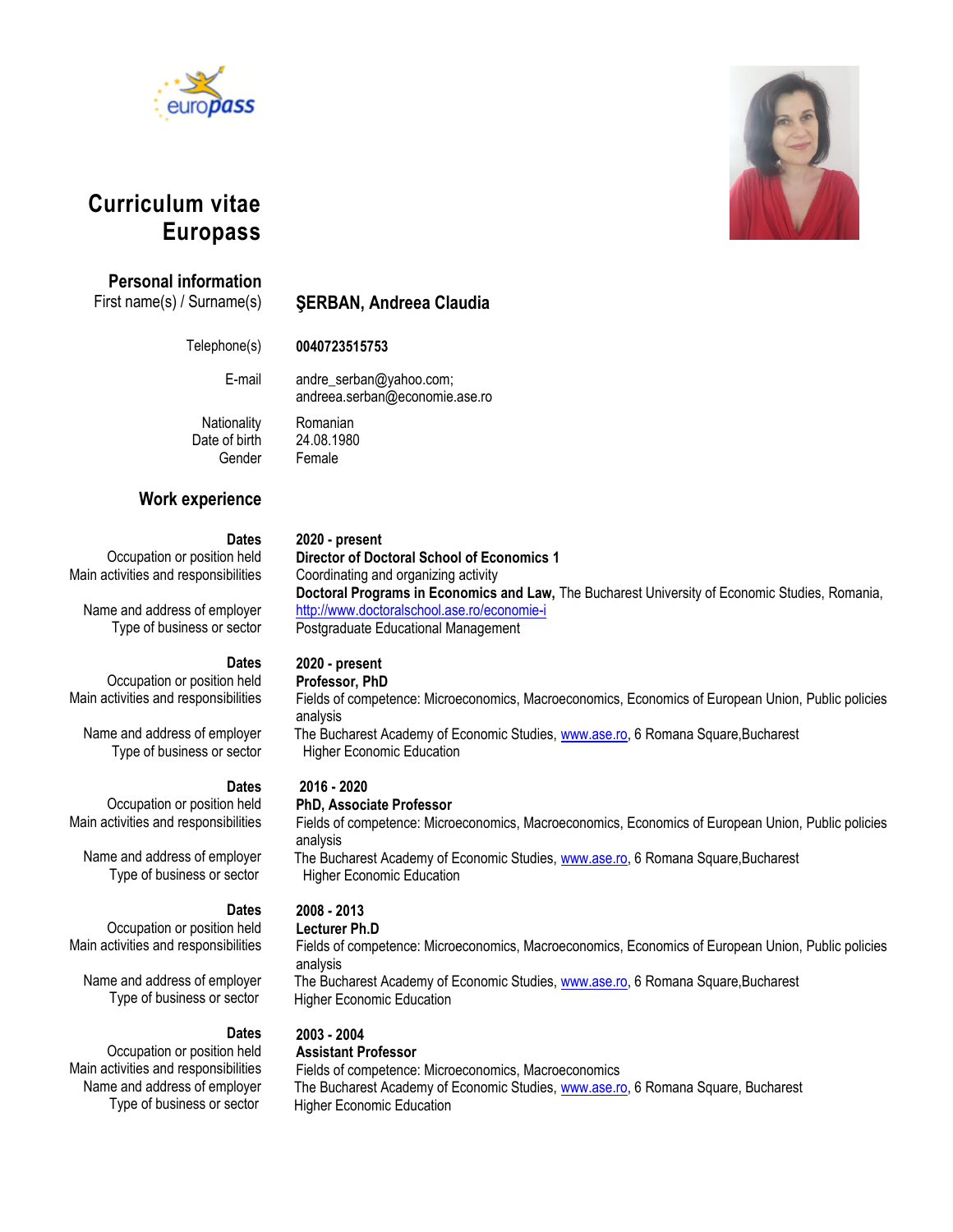# **Education and training**

# **Dates**

Title of qualification awarded Principal subjects/occupational skills covered Name and type of organisation providing education and training Level in national or international

**2018**

**Habilitation Certificate 3064/15.01.2019 (Romanian Ministry of Education)** Ph.D. Supervisor in Economics

Doctoral Programs in Economics and Law, The Bucharest University of Economic Studies

Habilitation thesis: **The new challenges of the Romanian labour market in the European context**

#### **Dates 2014-2015**

Title of qualification awarded Principal subjects/occupational skills covered **Certificate** *Didactic and psycho-pedagogical studies and advanced scientific research* I. Project Management and Research Grants Research Methods and Statistical Data Interpretation Research ethics and scientific research speech International visibility of research products II. Modern methods of teaching lectures and seminar activities Developing specific didactical materials for university education Curriculum design process of university education, Student group management West University of Timisoara (Partners:The Bucharest University of Economic Studies; London Metropolitan

University and Lucian Blaga University of Sibiu; Executive Unit for Financing Higher Education, Research, Development and Innovation, Bucharest and Institute of Educational Sciences, Bucharest.) Project funded by the European Social Fund.

Didactic and psycho-pedagogical studies and advanced scientific research in *UNIVERSITARIA - School of University Teaching and Advanced Scientific Research*

#### **Dates 2011 - 2013**

Title of qualification awarded

Principal subjects/occupational skills covered Name and type of organisation providing education and training

Level in national or international classification

#### **Dates 2003 - 2007**

 Title of qualification awarded Principal subjects/occupational skills covered Name and type of organisation providing education and training Level in national or international classification

 **Dates**  Title of qualification awarded Principal subjects/occupational skills

> covered Name and type of organisation providing education and training Level in national or international classification

 Title of qualification awarded Principal subjects/occupational skills covered Name and type of organisation providing education and training Level in national or international classification

**Post-doctoral studies**, Thesis: *Labour market rigidities in Romania: causality, public policy, effects on social inclusion* Microeconomics, Macroeconomics, Education, Demographic Statistics, Human Resource Management, Labour Market Policies, Knowledge Based Economy **Romanian Academy**, Post-Doctoral School **Department of Economic Policy and World Economic Structure, Faculty of Economics and Business**, Spain (1 month in 2012) Post-Doctoral Studies in Economics

**PhD in Economics**, Ph.D. Thesis: *Labour Content Within the Context of the Knowledge Economy* Microeconomics, Macroeconomics, Demographic Statistics, Human Resource Management, Employment Policies, Knowledge Based Economy (1658/02.08.2007) The Bucharest Academy of Economic Studies, Doctoral School

PhD Studies in Economics

## **2002 - 2004**

Master Degree in Economics, Dissertation Topic: *Labour market in a globalized economy* International economics, Competition and the European Internal Market, European Integration Policy, Comparative Economics The Bucharest Academy of Economic Studies, International Relations Faculty, Master in International **Business** Postgraduate

#### **Dates 1998-2002**

Degree in Economics Microeconomics, Macroeconomics, Romanian's Economy, European Economy, Public Sector Economy, Economic Policy, Statistics, Econometrics, Law, Economic and Financial AnalysisThe Bucharest Academy of Economic Studies, The Faculty of Economics

University Level

Name and type of organisation providing education and training

Level in national or international classification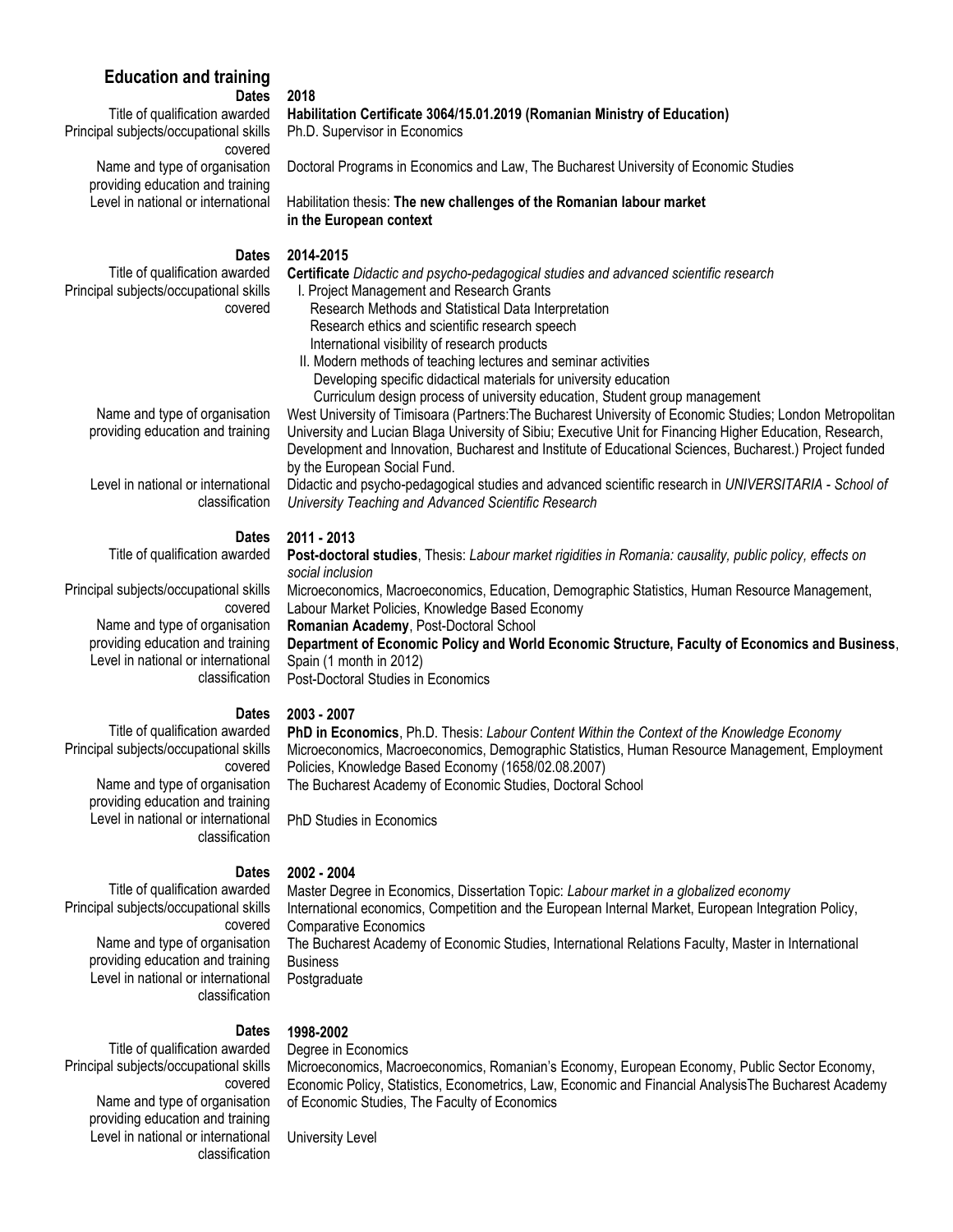- **Educational and Research Internship** 1. Department of Economics and Business Organization, Faculty of Economics and Business, University of Barcelona, Spain, May, 1-31, 2012
	- 2. Summer school Sinaia 2012, Post-Doctoral Studies in Economics: training program for elite researchers – SPODE

| Personal skills and competences                                         |                                                                                                                                                                                                                                                                                                                                                                                                                       |                                                                                                                                                                                                                                                                                                                                        |                   |                    |                   |
|-------------------------------------------------------------------------|-----------------------------------------------------------------------------------------------------------------------------------------------------------------------------------------------------------------------------------------------------------------------------------------------------------------------------------------------------------------------------------------------------------------------|----------------------------------------------------------------------------------------------------------------------------------------------------------------------------------------------------------------------------------------------------------------------------------------------------------------------------------------|-------------------|--------------------|-------------------|
| Mother tongue(s)                                                        | Romanian                                                                                                                                                                                                                                                                                                                                                                                                              |                                                                                                                                                                                                                                                                                                                                        |                   |                    |                   |
| Other language(s)                                                       | English, French                                                                                                                                                                                                                                                                                                                                                                                                       |                                                                                                                                                                                                                                                                                                                                        |                   |                    |                   |
| Self-assessment                                                         | Understanding                                                                                                                                                                                                                                                                                                                                                                                                         |                                                                                                                                                                                                                                                                                                                                        | <b>Speaking</b>   |                    | Writing           |
| European level (*)                                                      | Listening                                                                                                                                                                                                                                                                                                                                                                                                             | Reading                                                                                                                                                                                                                                                                                                                                | Spoken            | Spoken production  |                   |
|                                                                         |                                                                                                                                                                                                                                                                                                                                                                                                                       |                                                                                                                                                                                                                                                                                                                                        | interaction       |                    |                   |
| <b>English</b>                                                          | C <sub>1</sub>                                                                                                                                                                                                                                                                                                                                                                                                        | C <sub>1</sub>                                                                                                                                                                                                                                                                                                                         | B <sub>2</sub>    | B <sub>2</sub>     | B <sub>2</sub>    |
| <b>French</b>                                                           | <b>B1</b>                                                                                                                                                                                                                                                                                                                                                                                                             | <b>B1</b>                                                                                                                                                                                                                                                                                                                              | A <sub>2</sub>    | A2                 | A2                |
|                                                                         |                                                                                                                                                                                                                                                                                                                                                                                                                       |                                                                                                                                                                                                                                                                                                                                        |                   |                    |                   |
| Member in professional<br>associations                                  | оf<br>2. Member<br>center.org/index.php/contact                                                                                                                                                                                                                                                                                                                                                                       | 1. Member of Research Centre of the Department of Economics and Economic Policy, Faculty of<br>Economics, The Bucharest Academy of Economic Studies, Romania (www.economie.ase.ro),<br>the<br>General<br>www.asociatiaeconomistilor.ro)<br>3. Member of the The Academic Events Group (TAEG-Center) - Advisory Board: http://www.taeg- | Association<br>οf | Economists<br>from | Romania<br>(AGER- |
| Social skills and competences<br><b>Computer skills and competences</b> |                                                                                                                                                                                                                                                                                                                                                                                                                       | Teamwork, Flexible Thinking, Analysis and synthesis capability, Responsibility<br>Microsoft Office: Word, Excel, Access, PowerPoint, Internet Explorer, Microsoft SQL                                                                                                                                                                  |                   |                    |                   |
| Participation in the research<br>projects:                              | 1. Project Director: Labour market rigidities in Romania: causality, public policies, effects on social<br>inclusion, POSDRU/89/1.5/S/61755, Nr. 182/03.03.2011, period 2011-2013<br>2. Member: Globalization and catching-up: from contraction to economic growth in transition<br>countries. The case of Romania, Project Director: Prof. Marin, PhD, PN-CD II, Contract No:<br>1067/22.06.2004, CNCSIS, 2004-2006. |                                                                                                                                                                                                                                                                                                                                        |                   |                    |                   |
| <b>Awards</b>                                                           | 2018, 2019                                                                                                                                                                                                                                                                                                                                                                                                            | Georgescu Roegen Award for excellence in scientific research, Bucharest University of Economic Studies,                                                                                                                                                                                                                                |                   |                    |                   |
| <b>Research activity</b><br>(Representative Papers)                     | <b>Books</b>                                                                                                                                                                                                                                                                                                                                                                                                          |                                                                                                                                                                                                                                                                                                                                        |                   |                    |                   |
|                                                                         |                                                                                                                                                                                                                                                                                                                                                                                                                       | 1. Andreea Claudia Şerban (2015), Analysis of labour market rigidities in Romania, ASE Publishing                                                                                                                                                                                                                                      |                   |                    |                   |
|                                                                         |                                                                                                                                                                                                                                                                                                                                                                                                                       | House, Bucharest, ISBN 978-606-505-894-1                                                                                                                                                                                                                                                                                               |                   |                    |                   |
|                                                                         |                                                                                                                                                                                                                                                                                                                                                                                                                       | 2. Andreea Claudia Şerban (2015), co-author Chapter 5, What/Who Are We After the Transition?<br>Focus on Romania, Nova Science Publishers, New York, ISBN 978-1-63483-961-7,                                                                                                                                                           |                   |                    |                   |
|                                                                         |                                                                                                                                                                                                                                                                                                                                                                                                                       | https://www.novapublishers.com/catalog/product_info.php?products_id=56268                                                                                                                                                                                                                                                              |                   |                    |                   |
|                                                                         |                                                                                                                                                                                                                                                                                                                                                                                                                       | 3. Nită Dobrotă, Andreea Claudia Șerban, (2008), Labour: essence, forms, structures and finality                                                                                                                                                                                                                                       |                   |                    |                   |
|                                                                         |                                                                                                                                                                                                                                                                                                                                                                                                                       | Diachronic and contemporary approach, ASE Publishing House, Bucharest, 2008, ISBN 978-606-                                                                                                                                                                                                                                             |                   |                    |                   |
|                                                                         | 505-035-8, 319 pagini                                                                                                                                                                                                                                                                                                                                                                                                 |                                                                                                                                                                                                                                                                                                                                        |                   |                    |                   |
|                                                                         |                                                                                                                                                                                                                                                                                                                                                                                                                       | 4. Andreea Claudia Şerban, co-author capitolul 1, (2012), Contribution of income policy to economic                                                                                                                                                                                                                                    |                   |                    |                   |
|                                                                         |                                                                                                                                                                                                                                                                                                                                                                                                                       | and social development and support for integration in the Eurozone, Universitară Publishing                                                                                                                                                                                                                                            |                   |                    |                   |
|                                                                         | House, Bucharest, 2012                                                                                                                                                                                                                                                                                                                                                                                                |                                                                                                                                                                                                                                                                                                                                        |                   |                    |                   |
|                                                                         |                                                                                                                                                                                                                                                                                                                                                                                                                       | 5. Andreea Claudia Şerban (2013), co-author 45 pag, Studies of state siz e and efficiency, Academiei                                                                                                                                                                                                                                   |                   |                    |                   |
|                                                                         |                                                                                                                                                                                                                                                                                                                                                                                                                       | Române Publishing House, Bucharest, ISBN 978-973-27-2290-9<br>6. Andreea Claudia Șerban (2007), coautor, Economia României și Uniunea Europeană - volumul III,                                                                                                                                                                         |                   |                    |                   |
|                                                                         | 599-1, 973-594-748-X.                                                                                                                                                                                                                                                                                                                                                                                                 | Coralia Angelescu, Dumitru Ciucur (coord.), ASE Publishing House, Bucharest, 2007, ISBN 973-594-                                                                                                                                                                                                                                       |                   |                    |                   |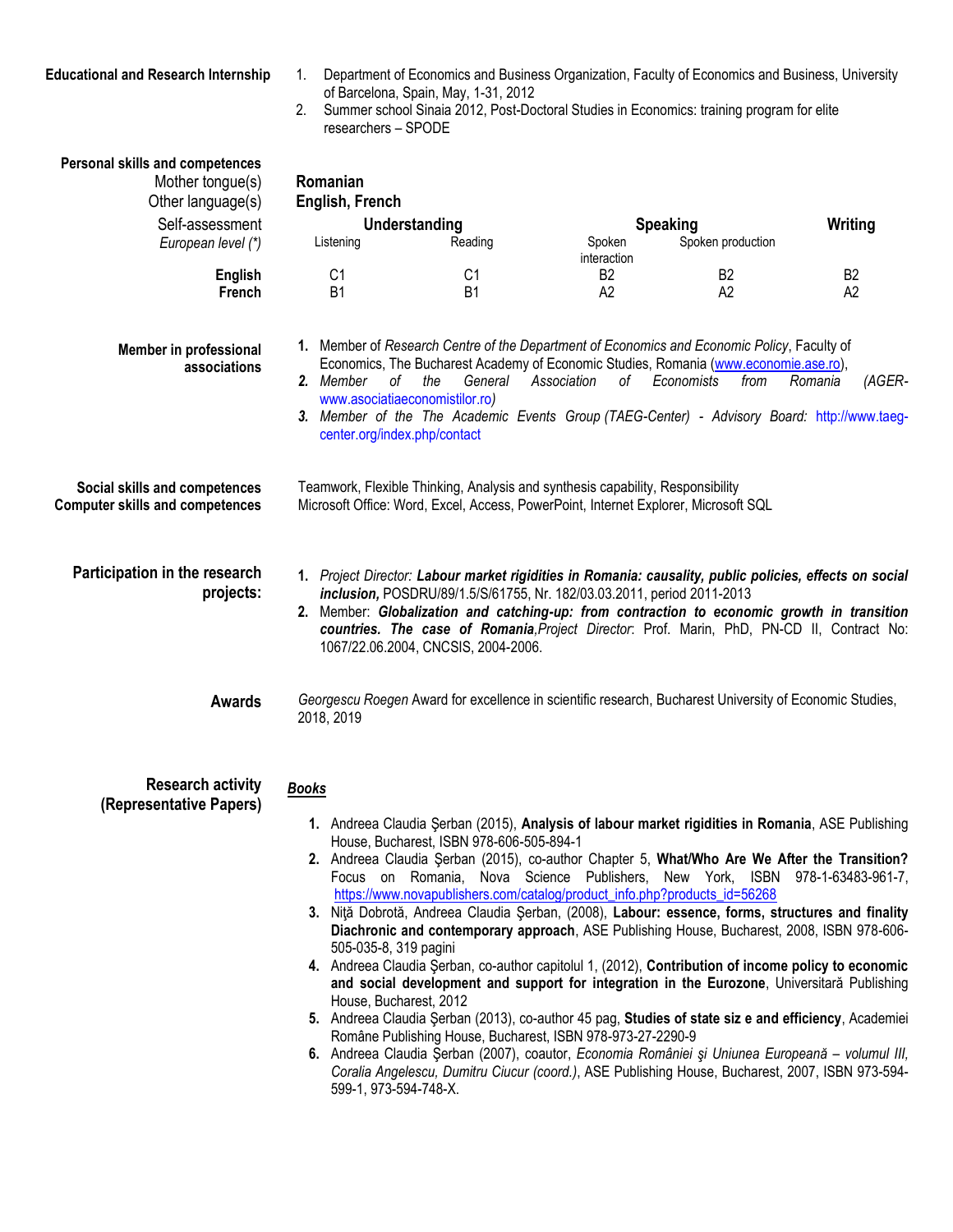#### *Scientific Papers (Paper indexed Web of Science)*

- **1. Andreea Claudia Șerban,** Miltiadis D. Lytras, **2020**, *Artificial Intelligence for Smart Renewable Energy sector in Europe – Smart Energy Infrastructures for next generation Smart Cities*, **IEEE Access***,* Volume 8, Issue 1, pp. 77364-77377, [https://ieeexplore.ieee.org/document/9076660,](https://ieeexplore.ieee.org/document/9076660) Publisher: IEEE-Inst Electrical Electronics Engineers Inc, 445 HOES LANE, PIscataway, NJ 08855-4141 USA, WOS: 000531905600012
- **2.** Miltiadis D. Lytras*,* **Andreea Claudia Șerban**, **2020**, *E-government insights to Smart Cities Research: European Union (EU) study and the Role of Regulations*, **IEEE Access***,*  Volume 8, pp. 65313-65323, <https://ieeexplore.ieee.org/document/9044810/>, Publisher: IEEE-Inst Electrical Electronics Engineers Inc, 445 HOES LANE, PIscataway, NJ 08855- 4141 USA, WOS: 000530835300028
- **3. Șerban Andreea Claudia,** Aceleanu Mirela Ionela, Andrei Silviu Dospinescu, Diana Mihaela Țîrcă, Isabel Novo-Corti, **2020**, *The Impact of EU Immigration on Economic Growth Through the Skill Composition Channel,* **Technological and Economic Development of Economy, Vol.26, Issue 2: 479-503**, [https://journals.vgtu.lt/index.php/TEDE/article/view/11954,](https://journals.vgtu.lt/index.php/TEDE/article/view/11954) Publisher: VILNIUS UNIV, LITHUANIA, ISSN: 2029-4913, WOS: 000520025000009
- **4.** Maria Denisa Vasilescu, **Andreea Claudia Șerban**, Gina Cristina Dimian, Mirela Ionela Aceleanu, Xose Picatoste, 2020, **2020,** *Digital Divide, Skills and Perceptions on Digitalisation in the European Union - Towards a Smart Labour Market*, **PLOS ONE**, 15(4): e0232032, <https://journals.plos.org/plosone/article?id=10.1371/journal.pone.0232032>, WOS: 000533192100001
- **5.** Mirela Ionela Aceleanu*,* **Andreea Claudia Șerban***,* Marta-Christina Suciu, Teodora Ioana Bițoiu*,* **2019***. [The Management of Municipal Waste through Circular Economy in the](https://ieeexplore.ieee.org/document/8763945/)  [Context of Smart Cities Development](https://ieeexplore.ieee.org/document/8763945/)***, IEEE Access***,* Volume 7, pp*.* 133602 – 133614, Electronic ISSN: 2169-3536**,** DOI: [10.1109/ACCESS.2019.2928999,](https://doi.org/10.1109/ACCESS.2019.2928999)  [https://ieeexplore.ieee.org/abstract/document/8763945,](https://ieeexplore.ieee.org/abstract/document/8763945) Publisher: IEEE-Inst Electrical Electronics Engineers Inc, 445 HOES LANE, PIscataway, NJ 08855-4141 USA, WOS: 000498649400001
- **6.** Dimian Gina Cristina, Aceleanu Mirela Ionela, Ileanu Bogdan Vasile, **Șerban Andreea Claudia, 2018***, Unemployment and sectoral competitiveness in Southern Eurpean Union countries. Fact and policy implications,* **Journal of Business Economics and Management,** Vol.19, Issue 3, pp.474-499, [https://journals.vgtu.lt/index.php/JBEM/article/view/6581,](https://journals.vgtu.lt/index.php/JBEM/article/view/6581) WOS:000453041400003
- **7.** Aceleanu Mirela Ionela, **Șerban Andreea Claudia,** Diana Mihaela Țîrcă, Liana Badea, **2018**, *The rural sustianable development through rebewable energy. The case of Romania*, **Technological and Economic Development of Economy**, Vol.24, Issue 4: 1408-1434, [https://journals.vgtu.lt/index.php/TEDE/article/view/3103,](https://journals.vgtu.lt/index.php/TEDE/article/view/3103)  WOS:000442132000007
- **8. Șerban Andreea Claudia,** Aceleanu Mirela Ionela, Saseanu Andreea Simona, **2017**, *Constraints of Transition to Ecological Agriculture in a Sustainable Development Society. Romanian Perspective,* **Transformations in Business & Economics, Vol.16, No. 3(42),**  [http://www.transformations.knf.vu.lt/42,](http://www.transformations.knf.vu.lt/42) Publisher: Vilnius Univ, Lithuania, WOS:000417226500005
- **9.** Aceleanu Mirela Ionela, **Andreea Claudia Șerban**, Diana Mihaela Pociovălișteanu & Gina Cristina Dimian **(2017),** *Renewable energy: A way for a sustainable development in Romania*, **Energy Sources, Part B: Economics, Planning, and Policy**, Vol 12, Issue 11, pp. 958-963, [https://www.tandfonline.com/doi/full/10.1080/15567249.2017.1328621,](https://www.tandfonline.com/doi/full/10.1080/15567249.2017.1328621)  Publisher: Taylor & Francis INC, Philadelphia, USA, Social Science& Science**,** ISSN: 1556-7249, eISSN: 1556-7257, WOS:000417485400003
- **10.** Diana Mihaela Pociovalisteanu, Isabel Novo-Corti, Mirela Ionela Aceleanu, **Andreea Claudia Șerban** and Eugenia Grecu, **(2015)**, *Employment Policies for a Green Economy at the European Union Level*, **Sustainability Journal**, *7*(7), 9231-9250, doi:10.3390/su7079231, <http://www.mdpi.com/2071-1050/7/7/9231>, Publisher: MDPI AG, Basel, Switzerland, Social Science& Science, ISSN: 2071-1050,
- **11.** Aceleanu Mirela Ionela, **Șerban Andreea Claudia**, Burghelea Cristina **(2015)**, *―Greening‖ the Youth Employment—A Chance for Sustainable Development,*  **Sustainability Journal**, *7*(3), 2623-2643, doi:10.3390/su7032623, <http://www.mdpi.com/2071-1050/7/3/2623>, Publisher: MDPI AG, Basel, Switzerland, Social Science& Science, ISSN: 2071-1050, WOS:000351843400017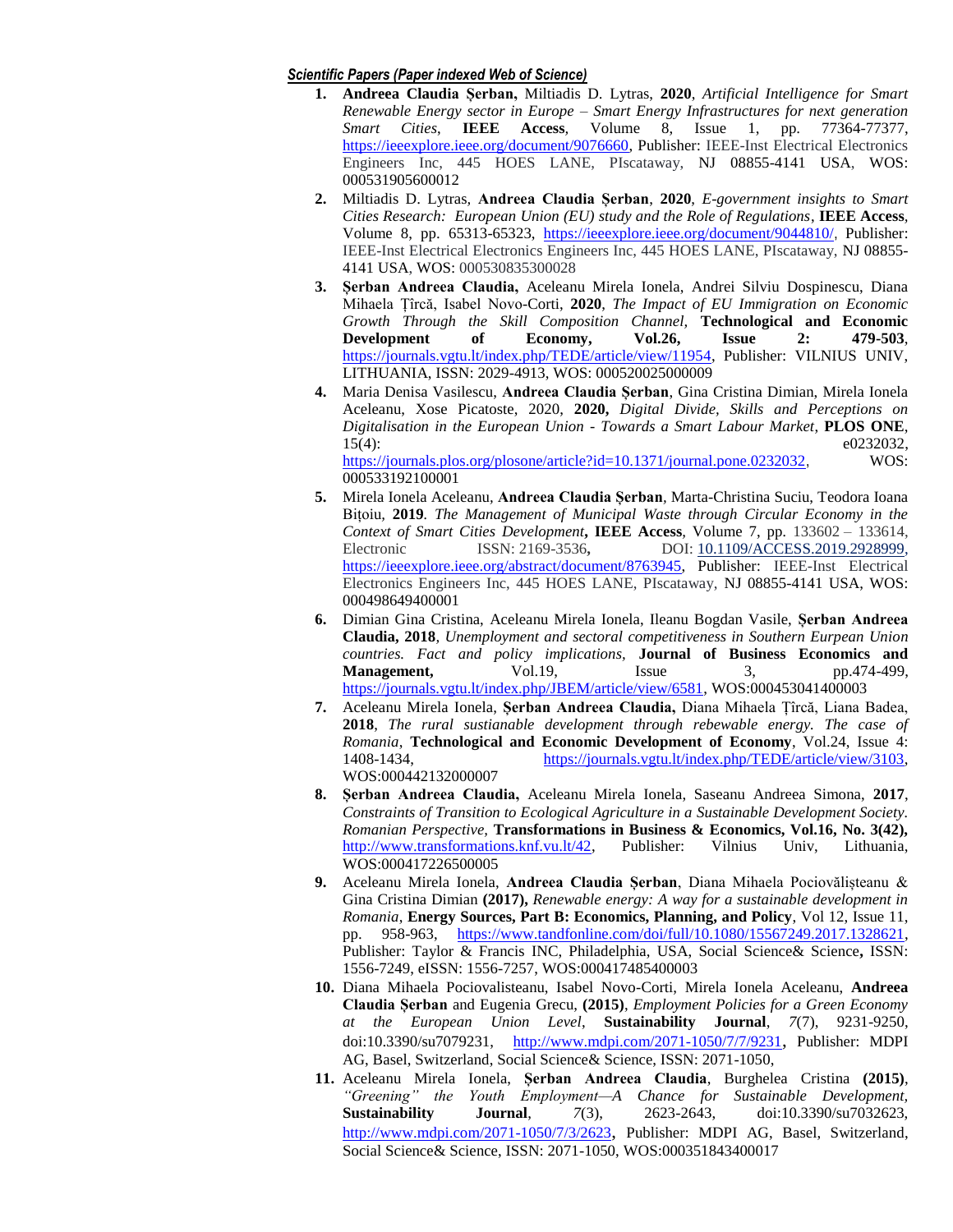### *Scientific Papers (Paper indexed in the other International Databases)*

- **1. Şerban Andreea Claudia (2017**), *Effects of education on unemployment and poverty in Romania*,pp. 638-645, **Strategii Manageriale Journal**, Anul X, nr. V (34) / 2017, http://www.strategiimanageriale.ro/images/images\_site/categorii\_articole/pdf\_categorie\_9e720c523 a7c11fa6494ee8ccde30c97.pdf
- **2. Andreea Claudia Serban**, Mirela Ionela Aceleanu **(2015)**, Current Demographic Trends A New Challenge for the Labour Market, **Theoretical and Applied Economics**, Volume XXII (2015), No.4 (605), pp.309-320, indexed EcoLit, RePec, Doaj, Ebsco, Icaap http://store.ectap.ro/articole/1155.pdf
- **3. Andreea Claudia Serban**, Mirela Ionela Aceleanu **(2015)**, Minimum wage –labour market rigidity factor**, Theoretical and Applied Economics**, Volume XXII (2015), No. 2(603), Summer, pp. 171- 182, indexed EcoLit, RePec, Doaj, Ebsco, Icaap, http://store.ectap.ro/articole/1092.pdf
- **4.** Aceleanu Mirela Ionela, **Șerban Andreea Claudia**, Burghelea Cristina, **(2014),** *Perspectives on Education in Romania in the Context of Europe 2020 Strategy*, International Conference Knowledge Economy – Challenges of the 21st Century – Perspectives on 2020 Europe, Where to?, Pitești, 6-7 noiembrie, 2014, Constantin Brancoveanu University, publicat în Revista Management Strategies Journal, Special Issue, No. 4 (26), Year VII/2014, Editura Independența Economică, Constantin Brancoveanu University, Pitesti, [http://www.strategiimanageriale.ro/article-2014-id-65](http://www.strategiimanageriale.ro/article-2014-id-65-revista.nr..4.(26).html) [revista.nr..4.\(26\).html](http://www.strategiimanageriale.ro/article-2014-id-65-revista.nr..4.(26).html) indexată DOAJ, EconPapers(RePEC), IDEAS.
- **5.** Mirela Ionela ACELEANU, Daniela Livia TRAŞCĂ, **Andreea Claudia ŞERBAN**, **(2014)** The role of small and medium enterprises in improving employment and in the post-crisis resumption of economic growth in Romania, **Theoretical and Applied Economics**, http://www.ectap.ro/articol.php?id=945&rid=106
- **6. Şerban Andreea Claudia (2013),** "Public policies targeting labour market rigidities", **publicat în Theoretical and Applied Economics**, Volume XX (2013), No. 2(579), pag. 89-102, ISSN 1841- 8678, iindexed BDI: EcoLit, RePec, Doaj, Ebsco, Icaap,<http://store.ectap.ro/articole/831.pdf>
- **7. Şerban Andreea Claudia,** Aceleanu Mirela Ionela, Săseanu Andreea Simona **(2013),** *The role of labour market institutions in explaining labour market rigidities. The case of unemployment benefits*, **Actual Problems of Economics,** Nol 1/2013, pag. 545-552, ISSN 1993-6788, Scopus, Ebsco, Index Copernicus, Ulrich's Periodicals Directory, [http://eco](http://eco-science.net/index.php?action_skin_change=yes&skin_name=APE_eng)[science.net/index.php?action\\_skin\\_change=yes&skin\\_name=APE\\_eng](http://eco-science.net/index.php?action_skin_change=yes&skin_name=APE_eng)
- **8. Şerban Andreea Claudia (2012),** *Implications of Educational Attainment on Labour Market*", **Theoretical and Applied Economics**, Volume XIX (2012), No. 3(568), pp. 137-148, ISSN 1841- 8678, indexed BDI: EcoLit, RePec, Doaj, Ebsco, Icaap,<http://store.ectap.ro/articole/703.pdf>
- **9. Şerban Andreea Claudia (2012),** *Education and changing labour content – implications on employment*, **Actual Problems of Economics**, **type A,** No 10/2012, pp. 536-543, ISSN 1993-6788, indexed ISI-Thomson, Scopus, Ebsco, Index Copernicus, [http://eco](http://eco-science.net/index.php?action_skin_change=yes&skin_name=APE_eng)[science.net/index.php?action\\_skin\\_change=yes&skin\\_name=APE\\_eng](http://eco-science.net/index.php?action_skin_change=yes&skin_name=APE_eng)
- **10. Şerban Andreea Claudia (2012)**, *A better employability through labour market flexibility. The case of Romania*, **Procedia-Social and Behavioral Science Journal**, Elsevier LTD vol. 46, no. 805, pp. 4539–4543, ISSN 1877-0428, indexed ISI Web of Knowledge, Science Direct, Scopus (Elsevier) <http://www.sciencedirect.com/science/article/pii/S1877042812020289>
- **11. Şerban Andreea Claudia (2012)** *Aging population and effects on labour market*, **Procedia Economics and Finance**, Elsevier LTD vol. 1-2012, pp. 356–364, ISSN 2212-5671, indexed ISI Web of Knowledge, Science Direct, Scopus (Elsevier) <http://www.sciencedirect.com/science/article/pii/S221256711200041X>
- **12. Şerban Andreea Claudia (2011)** "*Knowledge - An Essential Element of Labour Development in the New Economy",* **publicat în** Analele Universității Ovidius Constanța, Seria Științe Economice, Volumul XI, Nr. 1/2011, pag. 2042-2045, ISSN 1582-9383, indexată RePEC, EBSCO, DOAJ și Cabell's, <http://stec.univ-ovidius.ro/html/anale/RO/cuprins%20rezumate/volum2012p1.pdf>
- **13. Şerban Andreea Claudia (2011)** "*The New Labour Content and the Sustainable Development",* **publicat în** Analele Universității Ovidius Constanța, Seria Științe Economice, Volumul XI, Nr. 1/2011, pag. 2046-2049, ISSN 1582-9383, indexată RePEC, EBSCO, DOAJ și Cabell's, <http://stec.univ-ovidius.ro/html/anale/RO/cuprins%20rezumate/volum2012p1.pdf>
- **14. Şerban Andreea Claudia (2011)** *"A Necessary Relationship between Economic Growth and Sustainable Development",* **publicat în** *Revista Calitatea Acces la Succes, nr. 125/2011, pag. 160- 165, ISSN 1582-2559, indexată Scopus, Ebsco, Proquest și Cabell' Directories, [http://calitatea.srac.ro/arhiva/supliment/PEEC-2011-Contents\\_Vol\\_II.pdf](http://calitatea.srac.ro/arhiva/supliment/PEEC-2011-Contents_Vol_II.pdf)*
- **15. Şerban Andreea Claudia (2011)** *The Crisis Impact on Youth Employment*, **Revista Economica** No. 2(55)/2011, ISSN 1582-6260, pag. 569-574, indexed Repec, Ulrich, Doaj, <http://economice.ulbsibiu.ro/revista.economica/archive/RE%202-55-2011.pdf>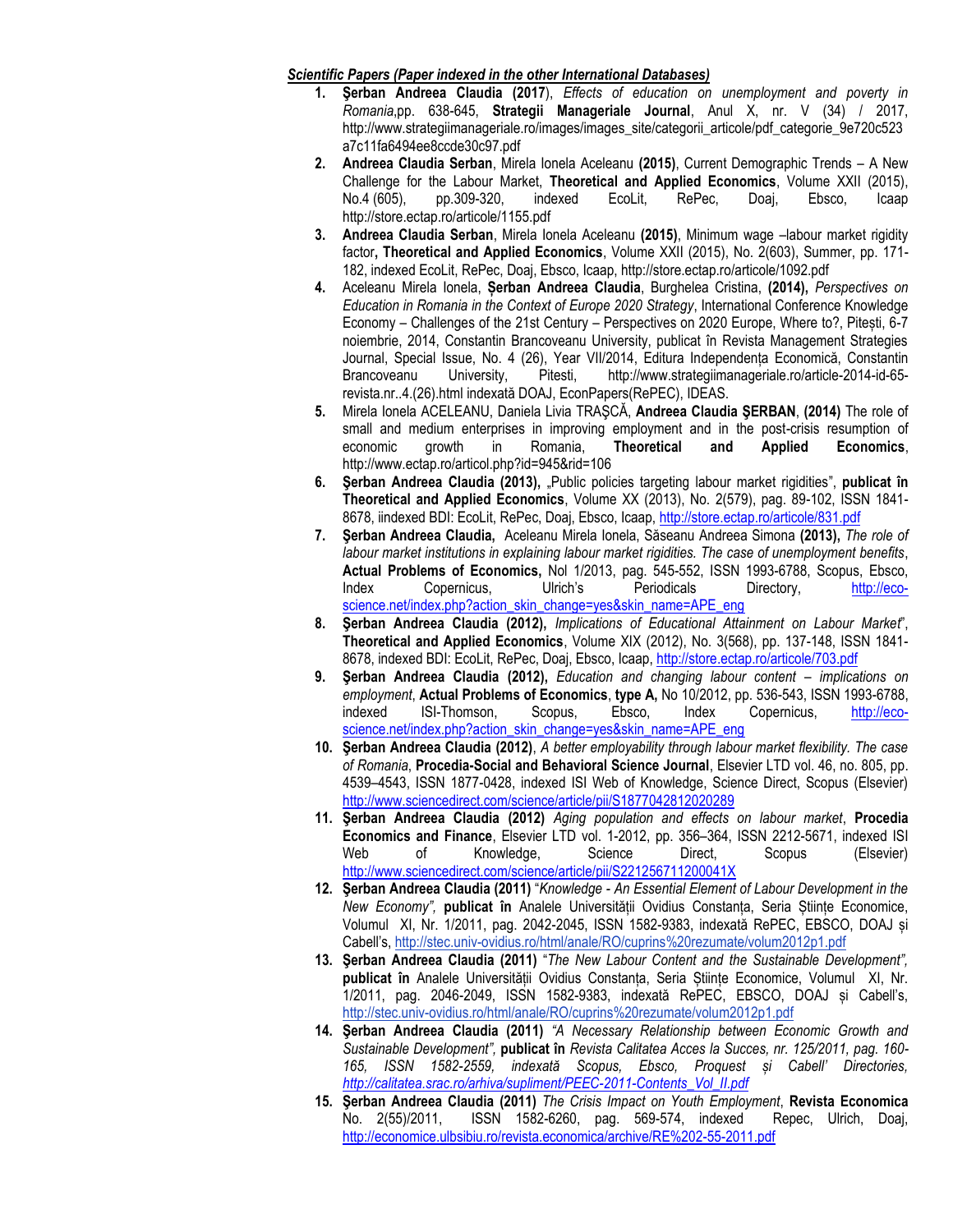### *International Conferences (abroad):*

- Diana Mihaela Tirca, Mirela Ionela Aceleanu, **Andreea Claudia Serban (2019),** *Inequalities and social exclusion in the European Union*, Workshop: The impact of social, legal and economic innovations, 2nd edition, September 27, 2019, Coruna, Spain, <https://www.edass.org/section/workshops/>
- Diana Mihaela Tîrcă, **Andreea Claudia Șerban**, Mirela Ionela Aceleanu, (**2018**), *The Impact of Immigration on EU labour market*, International Conference on Economic Development and Social Sustainability, EdaSS – Coruna, Spain, 2018, https://www.edass.org/wpcontent/uploads/2018/02/PROCEEDINGS-2018.pdf
- Novo Corti Isabel, Aceleanu Mirela Ionela, Pociovălișteanu Diana Mihaela, **Șerban Andreea Claudia. (2017).** *The role of education in supporting the transition to an ecological agriculture*, International Conference on Economic Development and Social Sustainability, EdaSS – Coruna, Spain, 2017, <https://conference.edass.org/index.php/en/proceedings>
- Aceleanu Mirela Ionela, Pociovălișteanu Diana Mihaela, Novo-Corti Isabel, **Șerban Andreea Claudia** and Burghelea Cristina **(2015),** *Green Consumption - Way to a Sustainable Agriculture in Romania*, Global Cleaner Production & Sustainable Consumption Conference, Sitges, Barcelona, Spain, 2015,

<http://www.cleanerproductionconference.com/resources/updateable/pdf/Oral%20Programme-V4.pdf>

- **Şerban Andreea Claudia (2012),** *Employment protection legislation and atypical employment*, International Days of Statistics and Economics, September 13-15, 2012, Prague, Czech Republic, <http://msed.vse.cz/>
- Aceleanu Mirela Ionela, **Şerban Andreea Claudia**, **(2012)** "*The main employment models in the European Union. Comparative Analysis*"- International Days of Statistics and Economics, International Collection of scientific work on the occasion of 60th anniversary of university education at faculty of business economy with seat in Kosice of University of Economics in Bratislava, paper no. 334, ISBN 978-80-86175-80-5
- **Şerban Andreea Claudia (2011),** "*Education in and for a Knowledge Based Society*", The International Business Information Management Conference – Creating Global Competitive Economies (17th IBIMA), Milan, Italy[, http://www.ibima.org/italy2011/program.html](http://www.ibima.org/italy2011/program.html)
- Aceleanu Mirela Ionela, **Serban Andreea Claudia**, Ioneci Mihaela **(2011),** *The Efficiency Of Employment And Labour Resource In Romania In The European Context*, The 17th International Business Information Management Conference – Creating Global Competitive Economies
- **Serban Andreea Claudia**, Aceleanu Mirela Ionela**,** Saseanu Andreea Simona **(2011)**, "*Employment-Related Problems Facing Youth: The Case Of Romania*", The International Business Information Management Conference – Creating Global Competitive Economies (17th IBIMA)
- **Şerban Andreea Claudia**, Aceleanu Mirela Ionela, Iacob Doina **(2011),** *Fewer Borders for Romanian Citizens Gains and Losses from Migration – Romania's Case*, The International Business Information Management Conference (16th IBIMA), 29-30 June 2011, Malaysia
- Scientific Adviser in the Economic Theory field, **The Publishing House** of the Bucharest University of Economics Studies (AES Publishing House)
- Member of Editorial Board of the *Global Journal of Business, Economics and Management: Current Issues*
- Reviewer for the following journals (Indexed in Web of Science): **Journal of Business Economics and Management**, **Eastern European Economics**, **Journal of Cleaner Production, Plos One** Reviewer for the International Conferences - **3 rd, 4th, 5th International Scientific Conference "**PRACTICE AND RESEARCH IN PRIVATE AND PUBLIC SECTOR. Vilnius, Lithuania 2013-2015, **International Scientific Conference "Whither our Economies',** Vilnius, Lithuania, **IBIMA Conference**, 2011-2018; Economic Convergence in European Union, The Faculty of Theoretical and Applied Economics, The Bucharest University of Economic Studies, Romania.
- Member in Organizing Committee for **World Conference on Business, Economics and Management (BEM**) and **World Conference on Business, Economics, Management and Tourism (BEMTUR),** member in international program commitee for **International Conference on Business, Finance and Administrative Sciences,**  [http://www.globalcenter.info/icobas/?page\\_id=5](http://www.globalcenter.info/icobas/?page_id=5)**.**

**Member of the editorial board, scientific organizer, reviewer for scientific journals**